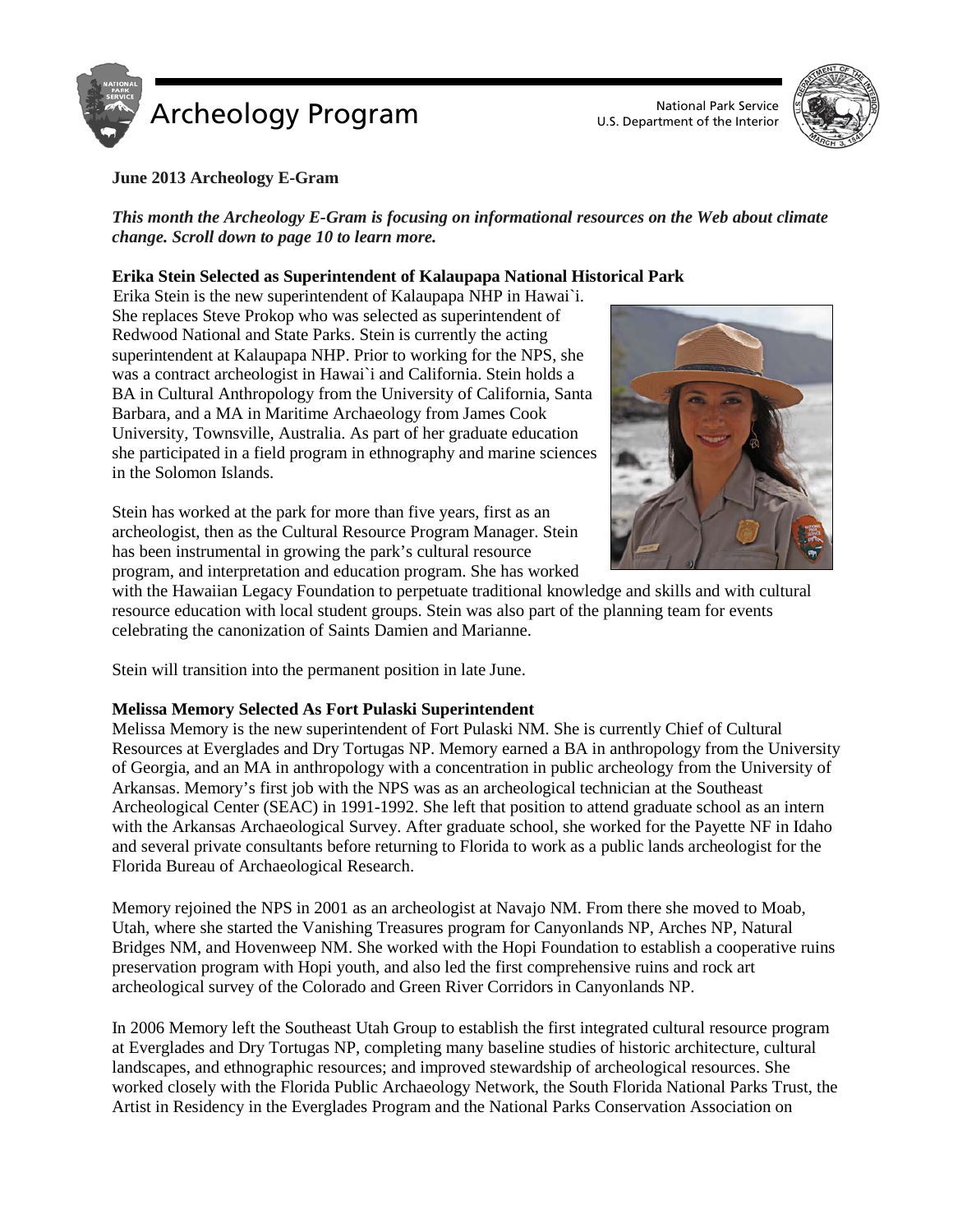

numerous public programs to create more awareness and appreciation of cultural resources in the parks. She also coordinated with the U.S. ACE, the Seminole and Miccosukee Tribes, and the Florida SHPO to ensure that cultural resources were addressed in Everglades' restoration planning efforts.

In addition, she re-instituted the Dry Tortugas/Everglades dive team, served as the chair of the parks' wilderness committee, and served as acting site manager for Dry Tortugas NP.

Memory has represented cultural resources on the National Wilderness Leadership Council and the Wilderness Character Integration Team, which received the 2013 Group Wes Henry

Award for wilderness stewardship, and is a founding member of the Southeast Regional Cultural Resource Advisory Council.

She will take over her new duties at Fort Pulaski on July 28, 2013.

# *By Marianne Mills*

## **Site Restoration at Bandelier National Monument Facilitated By Helicopter**

Alcove House, a significant but difficult to access cultural site within the park, is being repaired through the efforts of NPS staff members with the assistance of a contract helicopter. Alcove House is a  $14<sup>th</sup>$ century alcove site that includes a kiva and the partial remains of a two-story complex of twenty cavate and masonry rooms. The kiva structure is significant for its pre-Hispanic origins; as a historic structure representing the development of archeology as a discipline; early preservation efforts initiated under the Antiquities Act; and the development of Bandelier NM.

The kiva has outstanding value and importance to the general public, culturally affiliated Native American tribes, and special interest groups who visit the monument. On a typical year, some 220,000 visitors come to see and study the cultural resources in Frijoles Canyon; this site is among the most visited in the canyon. Kiva walls, however, had begun to deteriorate.

The site is located 140-feet above the canyon floor and is accessed through a series of wooden ladders. Resource managers settled on helicopter supply of materials to the site as the preferred method. On June 13, 2013, a helicopter delivered building materials with a 150-foot long line. Ten loads were delivered to the site, totaling 7,500 pounds of material, which will be used to repair the kiva masonry walls. Helicopter work was completed smoothly and safely over the course of one hour.

This collaborative effort included contributions by a number of people:

- Chief of resources Barbara Judy, Bandelier NM;
- Vanishing Treasures staff members Sarah Stokely, Jonathan Holdsworth, Rachel Adler, Molly Ray, and Steve Matt, Bandelier NM;
- Archeologists Rory Gauthier and Stewart Robertson, Bandelier NM;
- Student Conservation Association Interns Amy Washuta, Luke Gommermann, Josh Jojola, and Emily Polansk, Bandelier NM;
- Trail crew leader Derek Beitner, NPS Southeast Arizona Group;
- Trail crew members Reed Kennard, Paul Irby and Chris Beitner, Canyonlands NP;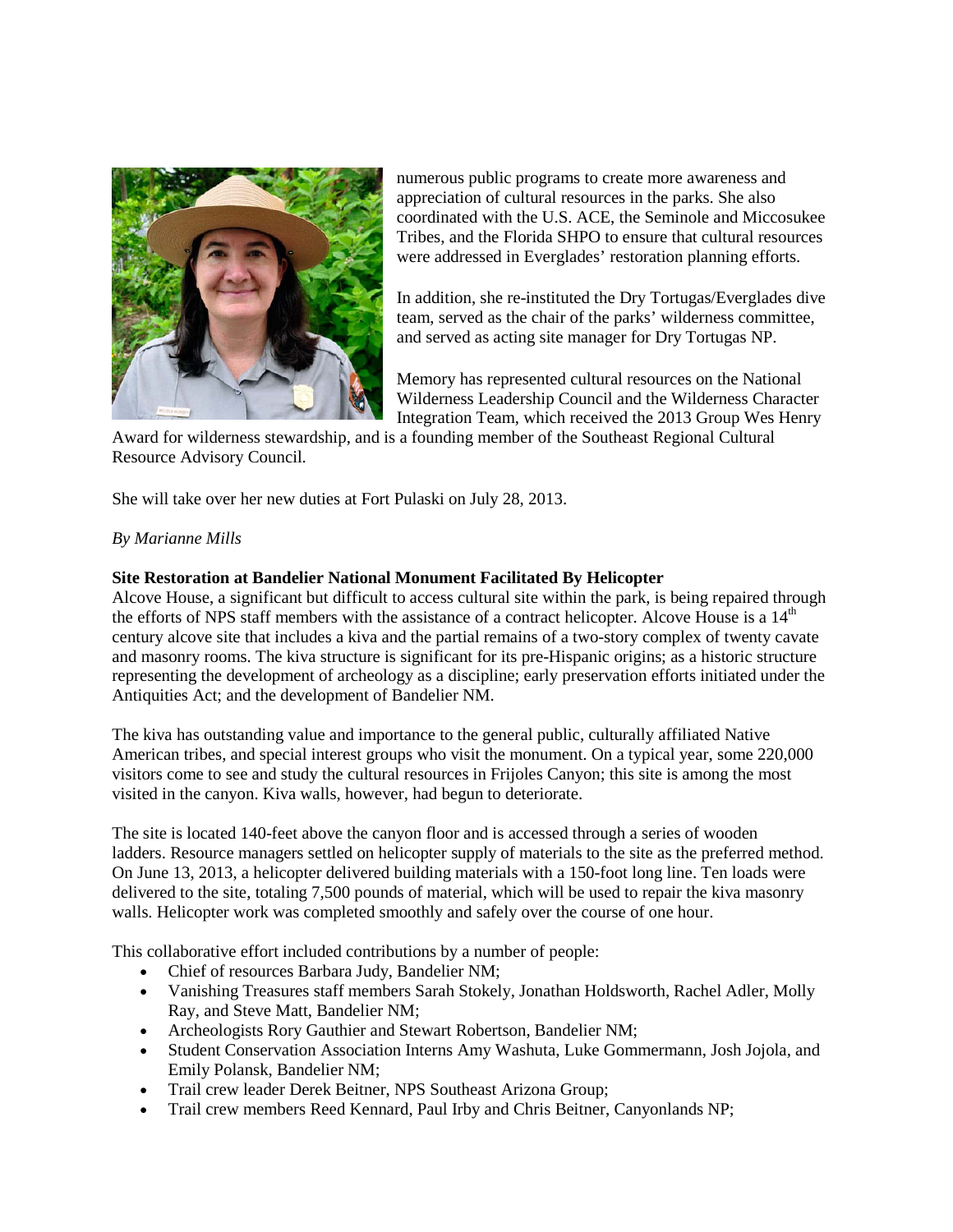- NPS Zone safety officer Rita Causby;
- Aviation project manager Josh Brookshire, helitack crew members Bonnie Bolser and Jim Dotson, and pilot Zaron Welch, Bandelier NM.

Special thanks to colleagues in Intermountain Region's safety program who helped plan this project and to Intermountain Region cultural resources colleagues who cheered the park on, saying that this project could be done.

*By Barbara Judy, Chief of Resources Bandelier National Monument*



Crews inside Alcove House received delivery of 800 pounds of masonry stabilization materials via helicopter. Ten loads were delivered to the site using a 150-foot long line with remote release. NPS photo.

# **Vandals Inflict Major Damage On Petroglyphs at Lava Beds National Monument**

On May 17th, rangers discovered vandalism in an area of Lava Beds NM known as Petroglyph Point. Damage included over 50 occurrences in which individuals had carved over prehistoric and historic petroglyphs (a form of rock art) across a 300 foot stretch of the west face of this important cultural site. Petroglyph Point contains thousands of culturally significant petroglyphs, the most concentrated number in the state of California, which may date as far back as 4,000 years and are important to members of The Klamath Tribes. A temporary site closure has been enacted and additional security measures have been taken while a long term protection plan is established. Rangers are currently conducting an investigation into this incident of vandalism.

## *By Mike Reynolds, Superintendent*

## **NAGPRA Repatriation Completed at Natchez Trace Parkway**

Natchez Trace Parkway and Southeast Archeological Center (SEAC) recently completed the second largest NAGPRA repatriation in the NPS Southeast Region's history. The project involved repatriating human remains representing 63 individuals, 1,809 associated funerary objects, and 462 unassociated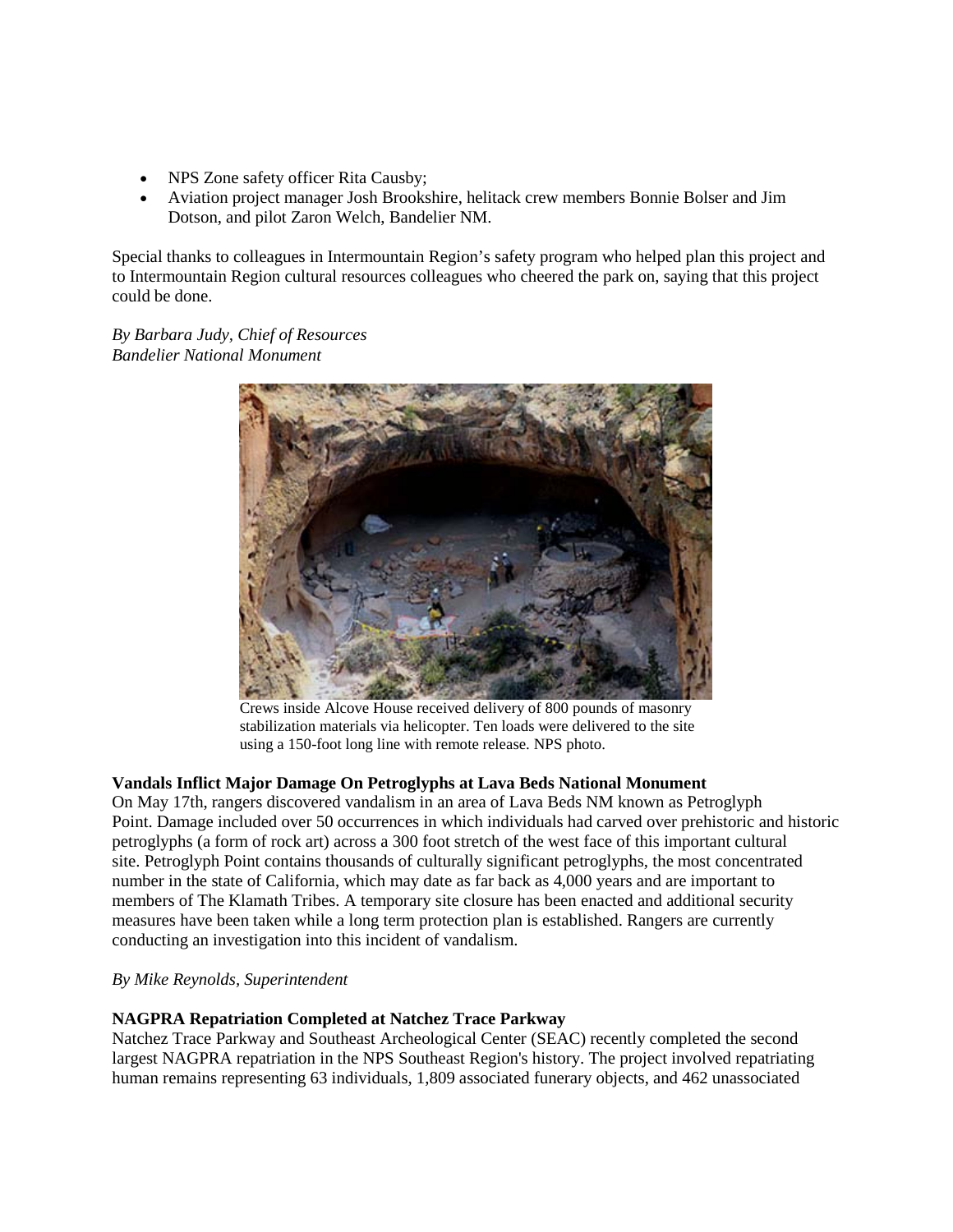funerary objects from three different sites – Boyd, Gordon and Emerald Mounds, the last a National Historic Landmark.

After consulting 20 tribes over a two year period, the NPS legally transferred custody of the collections last month to the Muscogee (Creek) Nation and the Choctaw Nation of Oklahoma. This repatriation follows the 2011 joint Natchez Trace Parkway/SEAC Mangum repatriation project, which was the largest in both the region's history and that of the Choctaw Nation of Oklahoma.

Several key people deserving special recognition are Emman Spain, THPO, Muscogee (Creek) Nation; Ian Thompson, THPO, Choctaw Nation of Oklahoma; Margo Schwadron, NAGPRA coordinator, SEAC; Kathryn Miyar and Ian Pawn, SEAC; Gregory C. Smith, landscape architect, Natchez Trace Parkway; Yvonne Noble, district maintenance supervisor, Natchez Trace Parkway; and Christina E. Smith, cultural resource specialist, Natchez Trace Parkway.

## *By Tom Berryhill*

#### **Historic Cannons Return to Fort Moultrie**

Four Civil War cannons returned to public display at Fort Moultrie, part of Fort Sumter NM, South Carolina, on June 10, 2013, after undergoing conservation treatment. Weighing about 15,000 pounds each, they were lifted by crane onto their new bases by Parker Rigging Company. Placement will complete the rehabilitation of Fort Moultrie's Cannon Row.

The preservation project began in 2012 when Fort Sumter NM and Clemson University's Warren Lasch Conservation Center (WLCC) evaluated the 17 cannons at Fort Moultrie for their condition and historical significance. Six were sent to Phillips Industrial Services for conservation treatment. Under the care of a WLCC conservator, many layers of deteriorating paint were removed from the cannons and replaced with a new type of paint selected for its long term durability. These guns were reinstalled inside the fort on Battery Bingham, and outside the fort on new bases at Cannon Row. In early May of this year, an additional four guns were sent to Phillips Industrial Services and returned on June 10, 2013.



Cannons being removed from Fort Moultrie's Cannon Row. NPS Photo.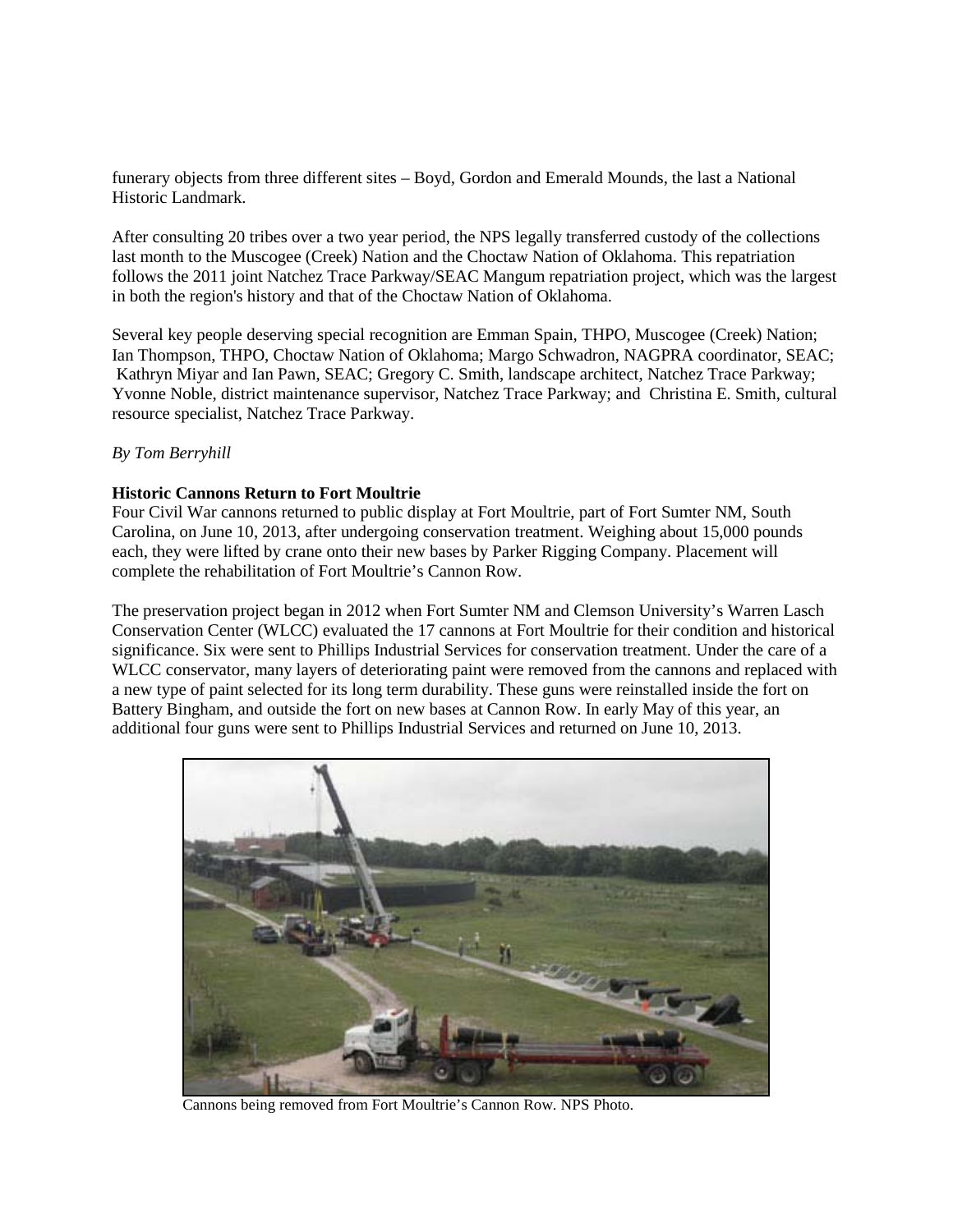According to NPS historian Rick Hatcher, the park's collection of cannons at Fort Moultrie and Fort Sumter represents the best grouping of seacoast artillery from the period 1830-1890 in the U.S. This collection is comprehensive in terms of type and size, and includes extremely rare examples of Confederate manufactured ordnance.

## *By Bill Martin*

## **Whiskeytown NRC holds California Site Stewardship Program**

On April 20-21, 20123, 25 new archeological site stewards were trained and assigned their duties through the California Site Stewardship Program. Working with archeologists, the volunteers learned about the cultural resources in their local area and were trained to protect archeological and historic resources by regularly visiting sites and recording changes. The workshop was held in partnership with the Society for California Archeology and the Shasta-Trinity NF. The students learned how to read site forms and to apply that knowledge in the field. In conjunction with Law Enforcement, cultural resources laws such as NHPA, ARPA, and NAGPRA were discussed and students had the opportunity visit sites that had been previously looted to better understand sign of looting and site disturbance. The site stewards have now been assigned sites and are actively monitoring for changes and vandalism.

*By Danica Willis, Archeologist Whiskeytown National Recreation Area*



# **Park NAGPRA Program Presents Training Session for Alaska Region via Videoconference**

The NPS Park NAGPRA program successfully presented a 12-hour training session (*NAGPRA in the Parks)* about the Native American Graves Protection and Repatriation Act (NAGPRA) for the Alaska region in May 2013. The session took place over the course of two days and was delivered via videoconference. Nineteen participants signed in from six locations - the Alaska Regional Office, Denali NP & P, Gates of the Arctic NP & P, Glacier Bay NP & P, Sitka NHP, and Western Arctic NP. For some located in remote parks, the videoconference format was the only way to participate.

Mary Carroll talks to colleagues in Alaska

The attendees received a comprehensive overview of NAGPRA and its requirements for dealing with cultural items subject to NAGPRA in collections, responding to inadvertent discoveries, and planning for intentional excavations. Other topics discussed included determining cultural affiliation, evaluating claims, and reburial of human remains on park lands.

Park NAGPRA's program manager, Mary S. Carroll, led the training with contributions from Lucas Hoedl, Park NAGPRA's Pathways intern. Jennifer Pederson Weinberger, Alaska's Cultural Resources Team Manager, led a discussion among the participants about NAGPRA topics of special interest to the Alaska region.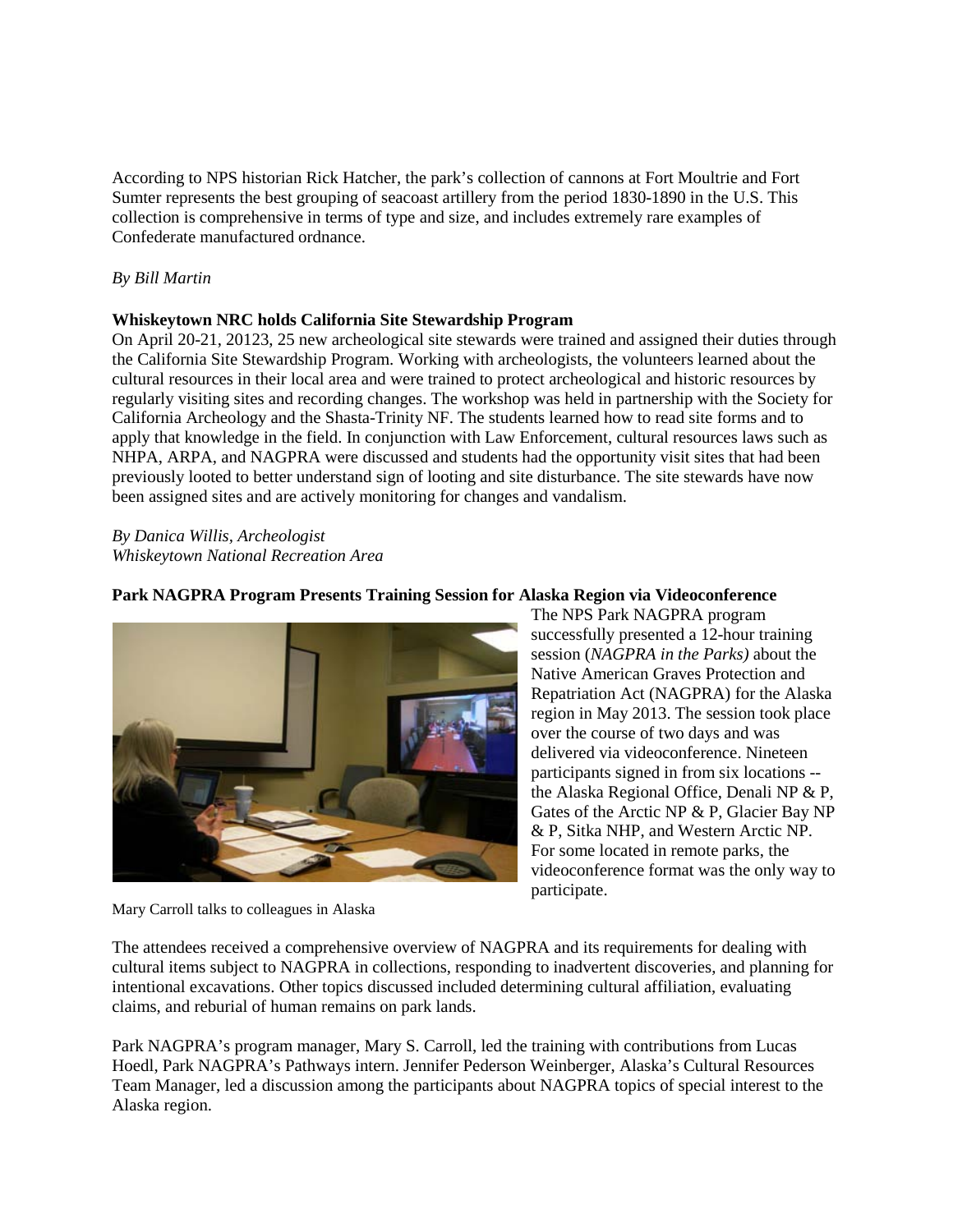Additional information about this session, including course materials, can be found at Park NAGPRA's SharePoint site [\(http://share.inside.nps.gov/sites/WASOCR/WCR/nagpra/default.aspx\)](http://share.inside.nps.gov/sites/WASOCR/WCR/nagpra/default.aspx).

## **Great Sand Dunes National Park and Preserve Hosts Jicarilla Apache Cultural Youth Camp**



Jicarilla Apache Butterfly Dancers at Great Sand Dunes NP&P NPS photo by Lisa Carrico. *By Katherine Faz*

Great Sand Dunes NP&P hosted the Jicarilla Apache Cultural Youth Camp during the first week of June. Jicarilla Apache chaperones and twelve Apache girls from Dulce, New Mexico, celebrated their tribal traditions during the five-day camp out.

Their campout started with the construction of a large tipi. During the five days, the girls learned about traditional language, music, preservation of traditions, beadwork, and cooking. They visited significant natural and cultural sites such as local museums that interpret the Jicarilla Apache story. The participants also participated in interpretive activities, climbed to the top of the dunes, and explored their sacred lands. The week concluded with a public performance of a tribal dance performed by girls dressed in Jicarilla tribal costumes and a traditional singer and drummer.

Great Sand Dunes NP&P will continue to work closely with tribal partners to identify additional opportunities to make the Cultural Youth Camp an annual event.

#### **NPS National Capital Region Launches Archeology Website**

The NPS National Capital Region's Archeology Program (RAP) has launched a new website. This web site provides an opportunity to learn more about the role the NPS plays in the excavation, preservation, and management of archeological resources in the Washington, D.C. area. It contains much information about archeology at individual parks in the region. The website also links to numerous reports that were developed for the Archeology E-Gram – an effective way to make available archeological information developed for the public.

The National Capital Region (NCR) administers 88,000 acres of parklands in portions of Virginia, Maryland, West Virginia, and all of the District of Columbia. The parks in and around our nation's capital contain an incredible variety of archeological remains representing more than 13,000 years of changing human lifeways and different cultures — prehistoric workshops, stone quarries, campsites, and villages; sites of seventeenth- through nineteenth- century plantations, houses, kilns, mills, forges, and foundries; numerous Civil War sites such as battlefields, fortifications, and campgrounds; and the ruins of nineteenth-century canal structures.

The NCR Archeology Program provides for the study, protection, preservation, and interpretation of archeological sites located in NCR's parks and their collections. The major activities of the RAP include conducting archeological surveys; evaluating the relative significance of specific sites for possible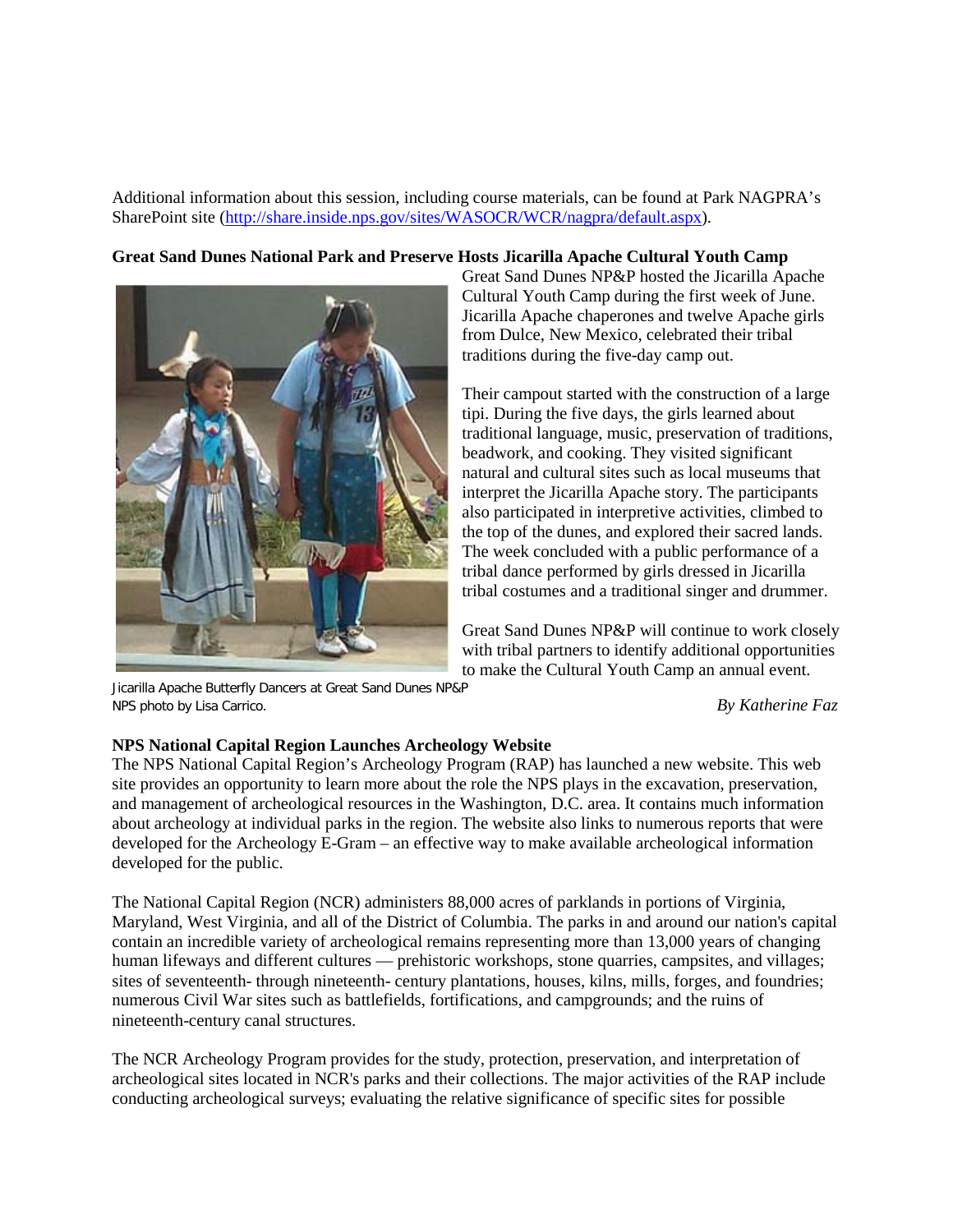nomination to the National Register of Historic Places; caring for archeological collections; supervising volunteer participation in field and laboratory work; public interpretation; and, protecting archeological resources through enforcement of Federal historic preservation laws.

To explore the website, go to<http://www.nps.gov/rap/archeology/index.htm>

## **Significant John Smith Trail Site Preserved**

On June 21, 2013, nearly 300 people gathered to celebrate the protection of the site of Werowocomoco, the principal residence and headquarters of Powhatan, the influential Indian leader when Jamestown was settled in 1607. Captain John Smith visited Werowocomoco twice, and recorded that it was the place where he and Powhatan met, and where he befriended Powhatan's young daughter Pocahontas. The site is identified on Smith's maps of 1608 and 1612, and is about 15 miles from Jamestown.

The site was identified through archeological investigations in 2002. Archeology continues at Werowocomoco today under the leadership of the Werowocomoco Research Group, formed by VDHR in partnership with the College of William and Mary, other scholars, and with Virginia Indians. Archeologists have identified the footprint of a 72-foot longhouse, and have found that the town was settled by 1200 A.D.

Werowocomoco lies along the Captain John Smith Chesapeake NHT, which interprets Smith's voyages and American Indian societies then and descendant communities today. The NPS is collaborating with VDHR to produce an illustrated book designed for visitors and the general public on the story of Werowocomoco. At Friday's dedication celebration, NPS Associate Director for Cultural Resources, Partnerships, and Science, Stephanie Toothman, described this upcoming project as a collaboration of NPS, VDHR, the Virginia Indian Advisory Board, the Werowocomoco Research Group, and the Ripleys.

Virginia Governor Bob McDonnell also spoke at the ceremony, as did representatives of seven Virginia Indian tribes, Lynn and Bob Ripley, VDHR Director Kathleen Kilpatrick, Virginia Secretary of Natural Resources Doug Domenech, and other dignitaries.

*By Cindy Chance*



An aerial view of the archeological core of Werowocomoco on the York River, Gloucester County, VA. Photo by Virginia Department of Historic Resources.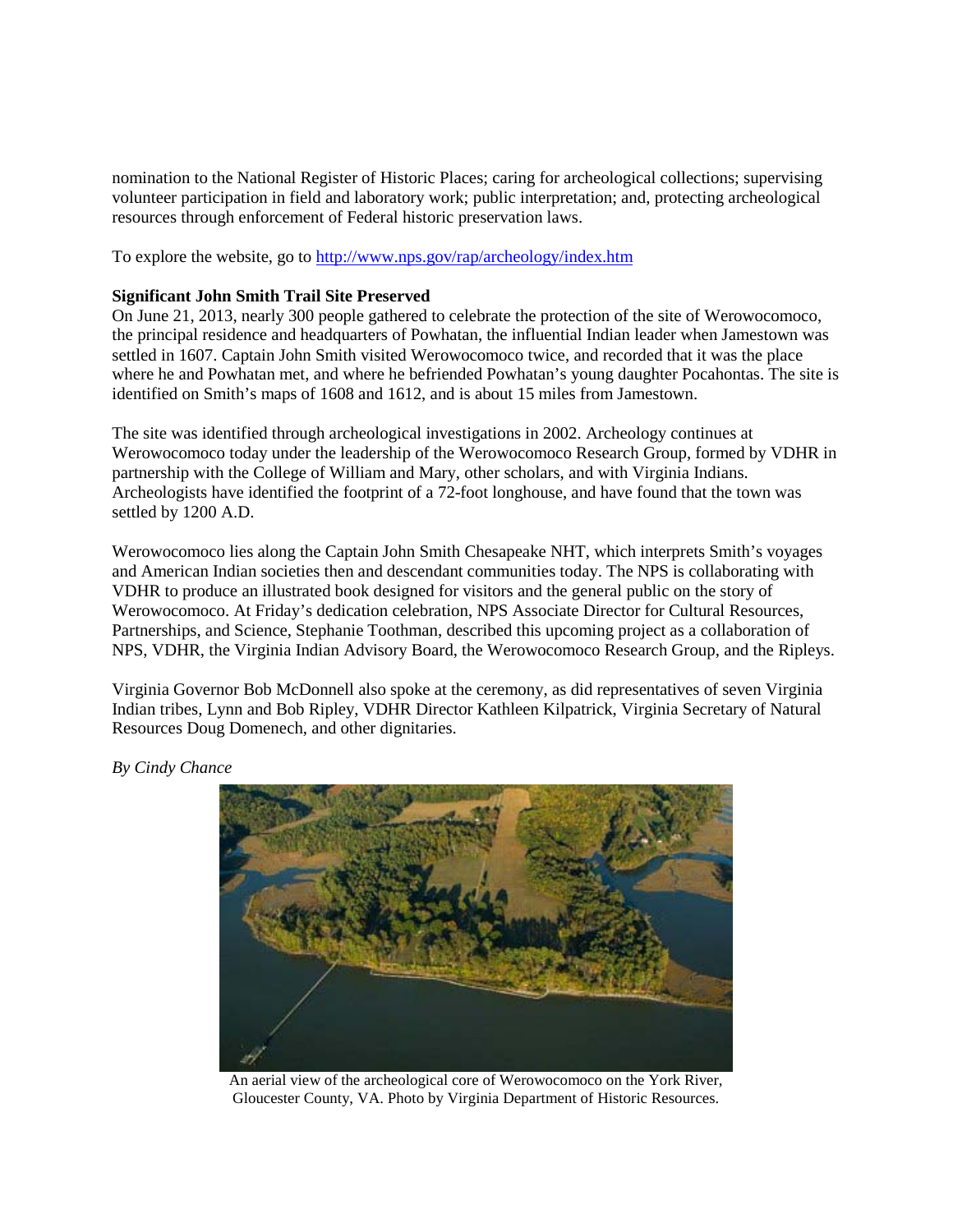## **Government Affairs and International Government Affairs Update From SAA**

The Society for American Archaeology's monthly governmental update has been restructured to contain three sections: (1) domestic issues, reported by the Governmental Affairs Committee (GAC); (2) international issues, reported by the International Governmental Affairs Committee ( IGAC); and (3) a section devoted to analysis and opinion by the SAA president or his/her designee.

SAA president Jeffry Altschul reports that earlier this year, House Majority Leader Rep. Eric Cantor (R-VA) argued that Federal funding for social science research should be curtailed, with the funds diverted to support medical research. Cantor's speeches were followed by Senator Tom Coburn's (R-OK) amendment to the Consolidated and Further Continuing Appropriations Act, which prohibited NSF from funding political science research unless a project promoted the national security or economic interests of the U.S. More recently, Rep. Lamar Smith (R-TX), Chairman of the House Committee on Science, Space, and Technology, requested information on five specific grants in the social sciences, including access to the scientific/technical reviews, so that the committee could evaluate whether NSF was adhering the agency's intellectual merit guidelines. Archeology grants were not included, although grants in anthropology were among those chosen to be reviewed.

NSF's budget has been cut 5 percent by the sequester. Much of the cut will be felt in future awards. In the NSF Archeology Program, it is expected that the number of awards will be reduced to between 80 and 90 percent of those made the previous year. Every attempt is being made to maintain the Doctoral Research Improvement Grant Program so that there will no decrease in these awards. The cuts, then, will fall heavily on senior grants. The Archeology Program has chosen not to reduce each grant 10 or 20 percent, but to reduce the number of total grants awarded.

## *From report by David Lindsey*

## **NPS Mather Training Center and WASO Learning and Development Offer NHPA Training**

The NPS Stephen T. Mather Training Center and the Office of WASO Learning and Development are sponsoring opportunities for National Historic Preservation Act (NHPA) Section 106 and National Environmental Policy Act (NEPA)/Section 106 training. These courses count toward the required training under the 2008 NPS Section 106 nationwide Programmatic Agreement (PA). All NPS employees are welcome to attend. There is no tuition. Travel scholarships are available to help you and your park defray travel costs/ceiling.

These offerings reflect a larger effort being undertaken by Learning and Development to provide professional development opportunities to NPS employees through the NPS Career Academy. The NPS Career Academy for Cultural Resources is currently under development.

## *Fundamentals of Section 106*

## (July 31-Aug. 1, 2013)

Training focuses on the fundamentals of Section 106 in the NPS and particularly the PWR. Training will include practical, real-world approaches for completing the Section 106 process, with emphasis on documentation and consultation. The course will cover the 4-step and streamlined review processes as well as placing Section 106 in context with the NHPA and other applicable laws. Course Goals:

- Learn the NPS requirements for NHPA Section 106
- Learn how to use the four-step Section 106 process
- Learn how to use the NPS Section 106 nationwide PA
- Learn strategies for consultation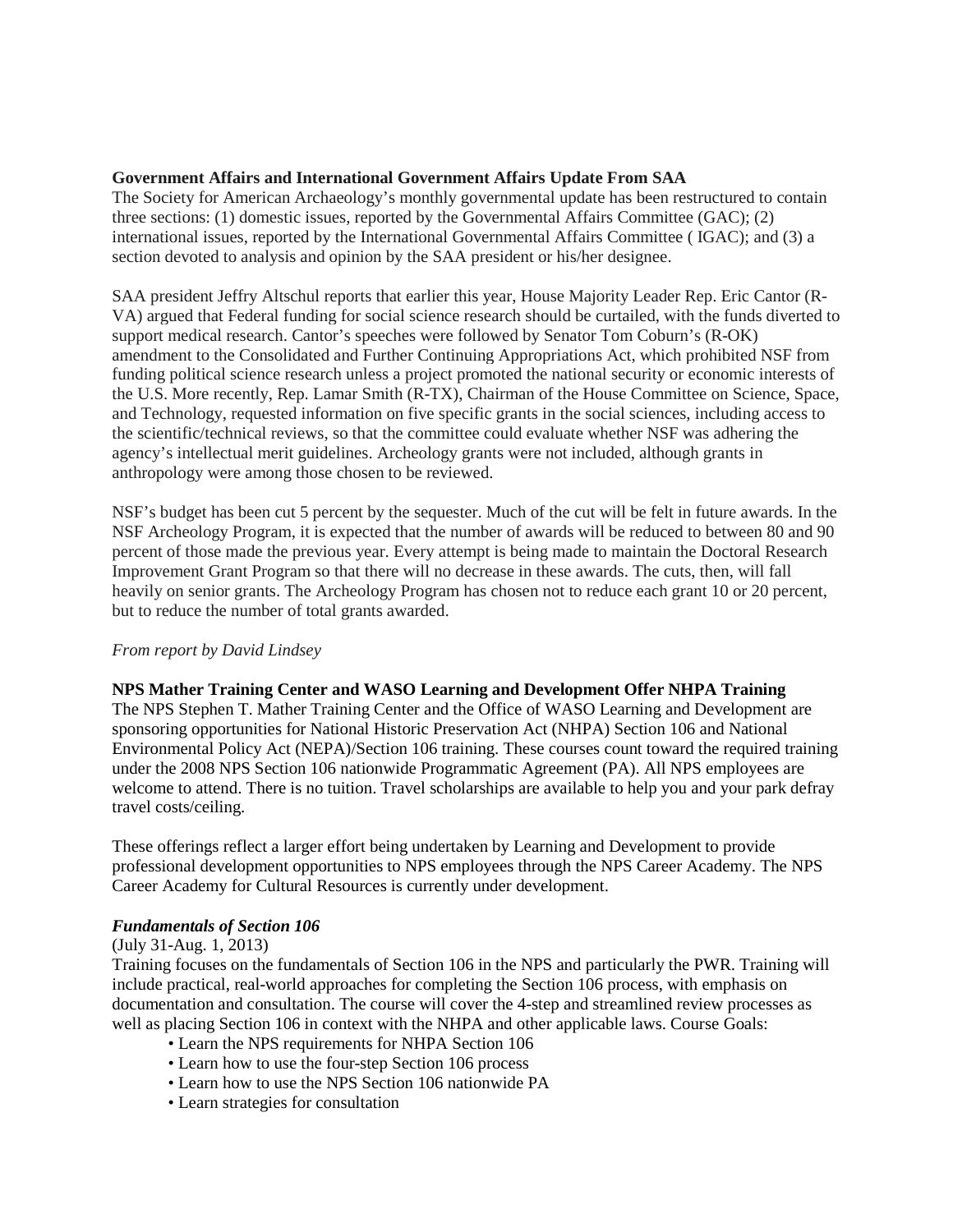- Learn the roles and responsibilities of parties in the Section 106 process
- Learn about the relationship of NHPA Section 106 and other applicable laws such as the NEPA, ARPA, and NAGPRA.

Target Audience: Park Section 106 Coordinators.

Location: WWII Valor in the Pacific National Monument Visitor Center, Honolulu, Hawaii

Registration closes July 12, 2013. To register, contact Cari Kreshak, 808-228-5334.

# *Compliance with Section 106*

(August 6-8, 2013)

The NPS SER, Cultural Resources Division, is sponsoring training in the fundamentals of compliance with NHPA Section 106 along with an overview of the NEPA. The standard, four-step compliance process will be covered as well as alternatives to that process that can streamline the compliance process. You will learn:

- Regulations and NPS policy supporting the compliance process
- How compliance with NHPA and NEPA can be coordinated;
- Roles and responsibilities of key stakeholders in the compliance process;
- Case studies illustrating the compliance process;
- Requirements of the 2008 nationwide PA and how it can streamline the compliance review process;
- Information on the CRM program in the SER, how it relates to NHPA and Section 106 compliance, and how it can help your park better manage its cultural resources;
- An overview of the Planning, Environment, and Public Comment (PEPC) system and its use in documenting the compliance process.

Target Audience: Park Section 106 Coordinators, Superintendents, Resource Managers, and other park staff, especially those with collateral duties in CRM.

Location: Southeast Regional Office, 100 Alabama St. SW, Atlanta, Georgia.

Registration closes July 1, 2013. To register, contact Tommy Jones, 404-507-5783.

# *NEPA/NHPA Section 106 Workshop*

(Sept. 10-12, 2013)

This 3-day classroom course teaches you how to comply with NEPA and NHPA Section 106 and includes overviews on compliance for special status species, floodplains, and wetlands. The classroom format allows participants to learn and practice the material, as well as share their experiences with other participants. More specifically, this course will help you:

- Make resource-based decisions using the environmental compliance process;
- Determine the appropriate level of NEPA compliance;
- Conduct internal scoping with an interdisciplinary team;
- Evaluate the needs for basic inventory of park resources for compliance purposes;
- Evaluate impacts on park resources and values;
- Write and format a NEPA document;
- Conduct NHPASection 106 consultation using a variety of methods;
- Determine the major steps in the environmental compliance process; and
- Conduct public and agency involvement and tribal consultation.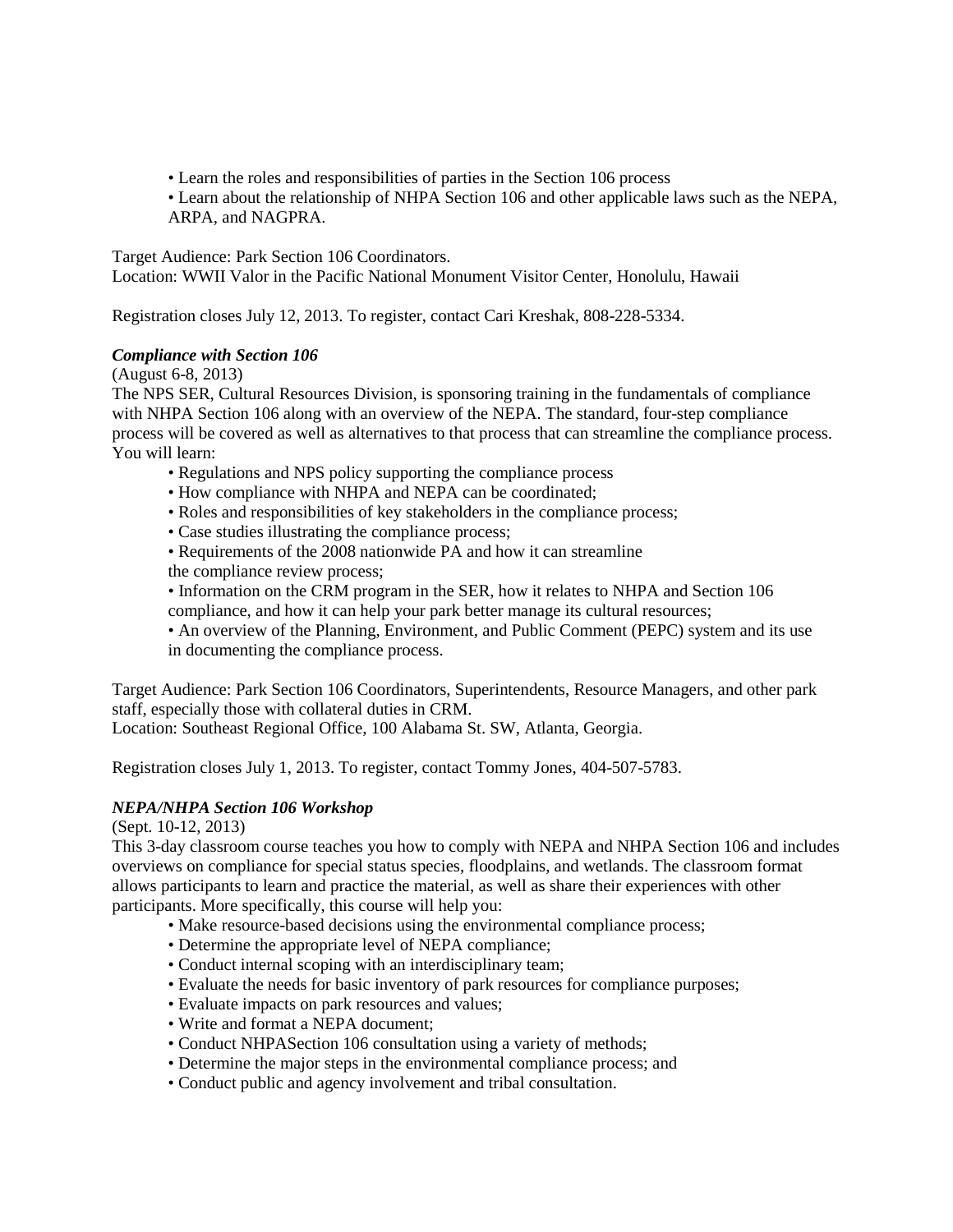Target Audience: Anyone, from beginners to experts. Locations: Regional Office, 12795 W. Alameda Parkway, Denver, CO 80225

Registration closes July 31. To register, contact Cheryl Eckhardt, 303-969-2851. Please provide your name, title, and date of your last compliance training.

# *Introduction to Section 106 of the NHPA*

(Sept. 10-13, 2013)

The NPS NER Resource Planning and Compliance Division is offering *Introduction to Section 106*. Course participants will learn the basics of project review under NHPA Section 106.This seminar emphasizes the NPS methodology for complying with Section 106. It will provide in-depth guidance and discussion on the step-by-step 106 process, include recent changes in regulations and procedures, and emphasize coordination with NEPA and other laws. Course topics will include:

- What is Section 106?
- When does Section 106 apply?
- How to apply the Advisory Council Regulations (36 CFR 800).
- NPS 2008 nationwide PA.
- Myths about Section 106.
- How to identify an "undertaking" under Section106.
- How and when to consult (with SHPO, tribes, ACHP, public, others).
- Determining the Area of Potential Effect (APE).
- Resolving adverse effects.
- Use of agreement documents (PAs, MOAs).
- Coordinating Section106 with other laws/regulations (NEPA, NAGPRA, etc.).
- Secretary of the Interior's Standards for the Treatment of Historic Properties.

Target Audience: Park Section 106 Coordinators, park and regional cultural resource staff, compliance specialists, planners, and park managers.

Location: NER Northeast Regional Office, 200 Chestnut St., Philadelphia, PA 19106.

Deadline for Registration is August 9, 2013. To register, contact Cheryl Sams O'Neill, 215-597-5822

## **NPS Mather Training Center Offers Cultural Resources Preservation and Treatment Class**

The NPS Stephen T. Mather Training Center is offering *Preservation and Treatment of Park Cultural Resources* at Apostle Islands NL on September 9-13, 2013. This 40-hour field-based course includes a competency-based curriculum designed specifically for facility managers, cultural resource managers, and other managers with cultural resource responsibilities. It focuses on the critical knowledge and skills for essential direction and oversight pertaining to the preservation, treatment, and maintenance of park cultural resources. The course takes place in a park setting, as a laboratory and test case for applying the knowledge and skills presented in the classroom. Encouraging an interdisciplinary team approach, the course emphasizes collaboration across disciplines and building a shared understanding and appreciation of resource stewardship in the evaluation, documentation, and treatment of park cultural resources.

The course includes a one day field-based case study which will require transport by boat with exposure to possibly rough water on Lake Superior, and field work on a remote island in a wilderness setting.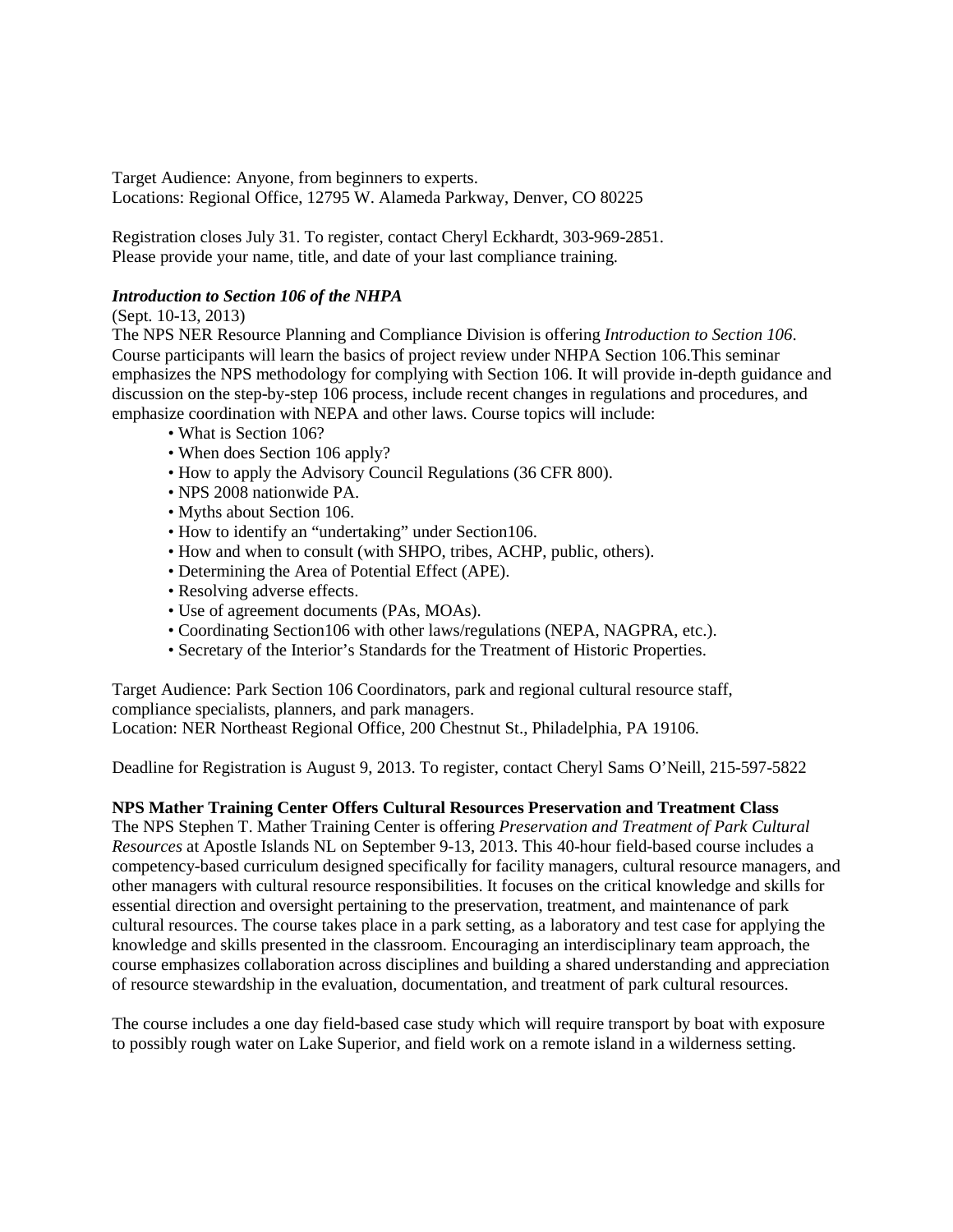Competencies. This course addresses the following cultural resources stewardship competencies: preservation law, philosophy, and practice; research and inventory; preservation planning and compliance; preservation, treatment, and maintenance; and project and program management.

Course Objectives:

Upon completion of this training participants will be able to:

1. Apply the steps in the planning process to research, assess, develop, and implement short- and longterm preservation and treatment strategies specific to park cultural resources.

2. Develop and execute preservation and rehabilitation treatments within the framework of laws, regulations, policies, standards, and documents that govern work on cultural resources.

3. Integrate compliance timelines into the planning process, integrating NEPA and NHPA processes to reduce or eliminate decisions whose results expose management to controversial or legal actions.

4. Ensure that all preservation, treatment intervention, and maintenance work accomplished is evaluated, documented, and preserved.

5. Utilize databases, such as the Facility Management Software System (FMSS), in the assessment, tracking, funding, and documentation of treatment work on cultural resources.

Tuition is paid for by NPS Learning & Development. The benefiting account pays for participants' travel and per diem. Travel scholarships may be available to defray costs. Registration deadline is August 9, 2013. Apply in DOI Learn. Select *Search the Catalog> Continue to Catalog*> In the Search box, type: *Preservation and Treatment>* Scroll down the page to the course listing.

**Contact:** Roger Anderson, Cultural Resource Training Manager, Mather Training Center, 304-535-5051 (office); 240-446-7256 (cell).

## **It's Time to Register for the Pecos Conference!**

The Pecos Conference 2013 is quickly approaching; it's now just 2 months away. This year the conference will be held August 8-11 at Coconino NF, outside of Flagstaff, AZ.

First inspired and organized by A.V. Kidder in 1927, the Pecos Conference has no formal organization or permanent leadership. Somehow, professional archaeologists find ways to organize themselves to meet at a new conference location each summer, mostly because they understand the problems of working in isolation in the field and the importance of direct face time with colleagues. To make progress with objective science and with other cultural matters, books and journal articles are important, but one still must look colleagues in the eye and work out the details of one's research in cooperative and contentious forums.

Open to all, the Pecos Conference remains an important opportunity for students and students of prehistory to meet with professional archaeologists on a one-on-one informal basis to learn about the profession, gain access to resources and to new research opportunities, and to test new methods and theories related to archaeology.

Early registration ends on June 30. Starting on July 1, the registration fee will increase to \$45 and any souvenirs you order must be mailed (postage paid by you) rather than picked up at the conference. To register, visit the website at [http://www.swanet.org/2013\\_pecos\\_conference/prereg.html.](http://www.swanet.org/2013_pecos_conference/prereg.html)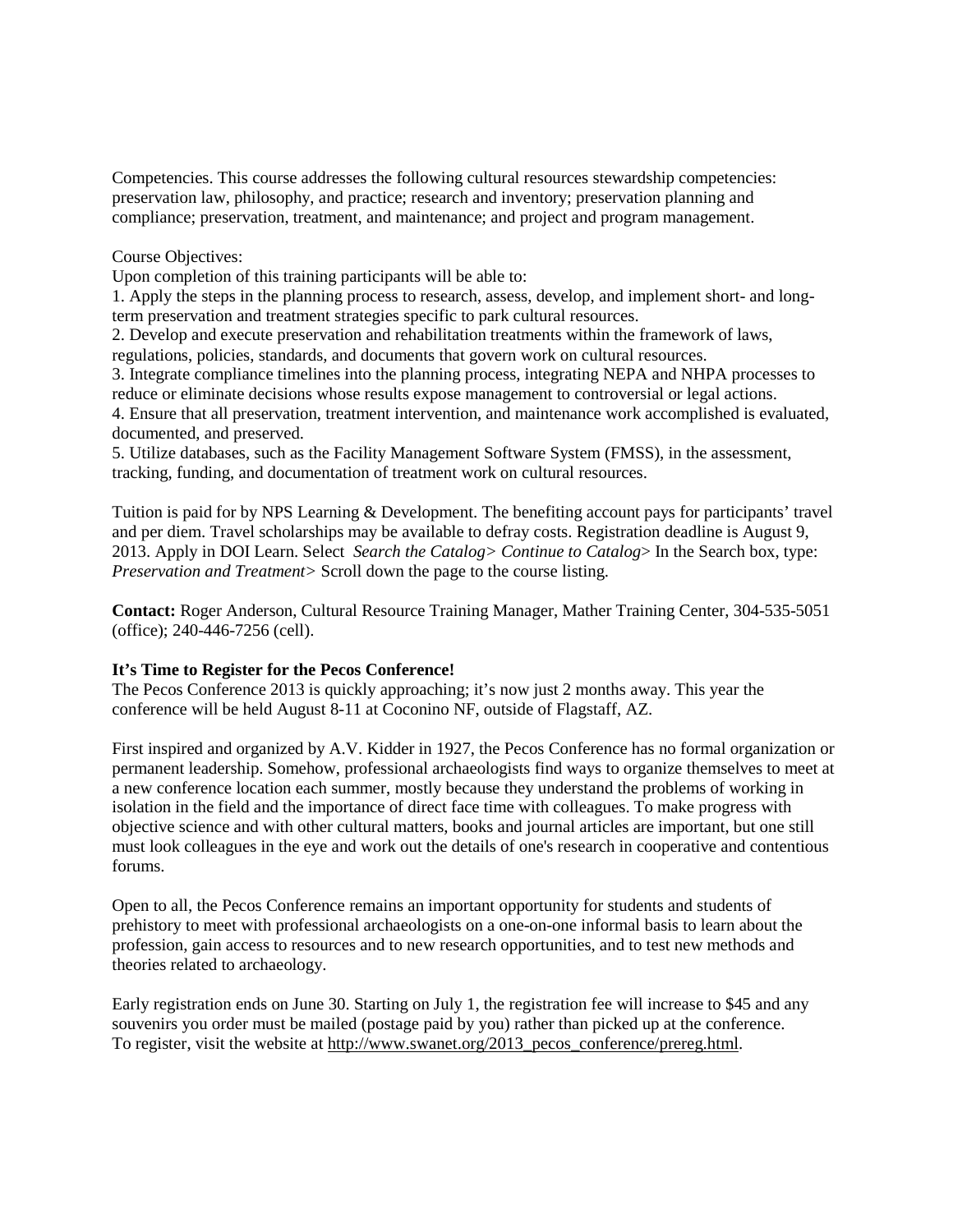#### *Informational resources on the Web about climate change:*

#### **Climate Change Threatens Historic Jamestowne**

Rising sea levels are threatening Historic Jamestowne, part of Colonial NHP and site of the first permanent English settlement in North America. Jamestown Island, where most of Jamestown is located, lies 3 feet or less above the tidal James River. Scientists project that it will be underwater by 2100 but flooding will increase long before then.

Storms and erosion already have taken their toll. The island was created by an 18th-century storm that punctured a land bridge that once connected the Jamestown peninsula to the mainland. Most of the 1,473 acre island lies within the national park. A 22½ -acre area that includes the original fort site and a 17thcentury church tower is owned and managed by the nonprofit Preservation Virginia. Much of the island was flooded in 2003 by Hurricane Isabel, which damaged the NPS visitor center and caused \$3.5 million in damage to ceramics, metal tools, and other artifacts in the center.

"What we're seeing and what's being predicted is the sea-level rise is going to exacerbate everything," Dorothy Geyer, natural resource specialist at Colonial NHP. Geyer said the NPS is working to determine how to adapt, looking at current studies, and planning additional research. In 50 to 100 years, lands that the colonists walked on "are not going to be there anymore," said Carl Hobbs, a marine geologist with the nearby Virginia Institute of Marine Science.

Two environmental groups, the Rocky Mountain Climate Organization and the Natural Resources Defense Council, warned in a 2010 report that Jamestown is in danger of being inundated by the river. Historic Jamestowne was one of 25 national parks at risk from climate change identified in the report. The other 24 are Acadia NP, Assateague Island NS, Bandelier NM, Biscayne NP, Cape Hatteras NS, Denali NP&P, Dry Tortugas NP, Ellis Island NM, Everglades NP, Glacier NP, Great Smoky Mountains NP, Indiana Dunes NL, Joshua Tree NP, Lake Mead NRA, Mesa Verde NP, Mount Rainier NP, Padre Island NS, Rocky Mountain NP, Saguaro NP, Theodore Roosevelt NP, Virgin Island NP, Virgin Island Coral Reef NM, Yellowstone NP, Yosemite NP, and Zion NP.

To read the full report, go to [http://rockymountainclimate.org/website%20pictures/National-Parks-In-](http://rockymountainclimate.org/website%20pictures/National-Parks-In-Peril-final.pdf)[Peril-final.pdf](http://rockymountainclimate.org/website%20pictures/National-Parks-In-Peril-final.pdf)

#### **Cultural Resources in the Climate Change Response Program**

The Climate Change Response Program (CCRP) includes a small staff who serve the NPS in climate change science and modeling, interpretation and education, resource management, landscape connectivity, monitoring, planning, coastal hazards, cultural anthropology, and renewable energy use. The CCRP embraces an emphasis on science in decision-making, enhancing workforce climate literacy, and reaching youth and providing career opportunities through internships and fellowships. CCRP has placed 100 students in parks and offices across the country in internship and fellowship programs.

Marcy Rockman is the NPS Climate Change Adaptation Coordinator for Cultural Resources. She is currently involved in cultural resource-related projects, including the development of a comprehensive Cultural Resource Adaptation program plan; the development of a handbook outlining the types of impacts observed and anticipated from climate change to cultural resources across the nation; and the development of management options for vulnerable cultural resources in the coastal zones.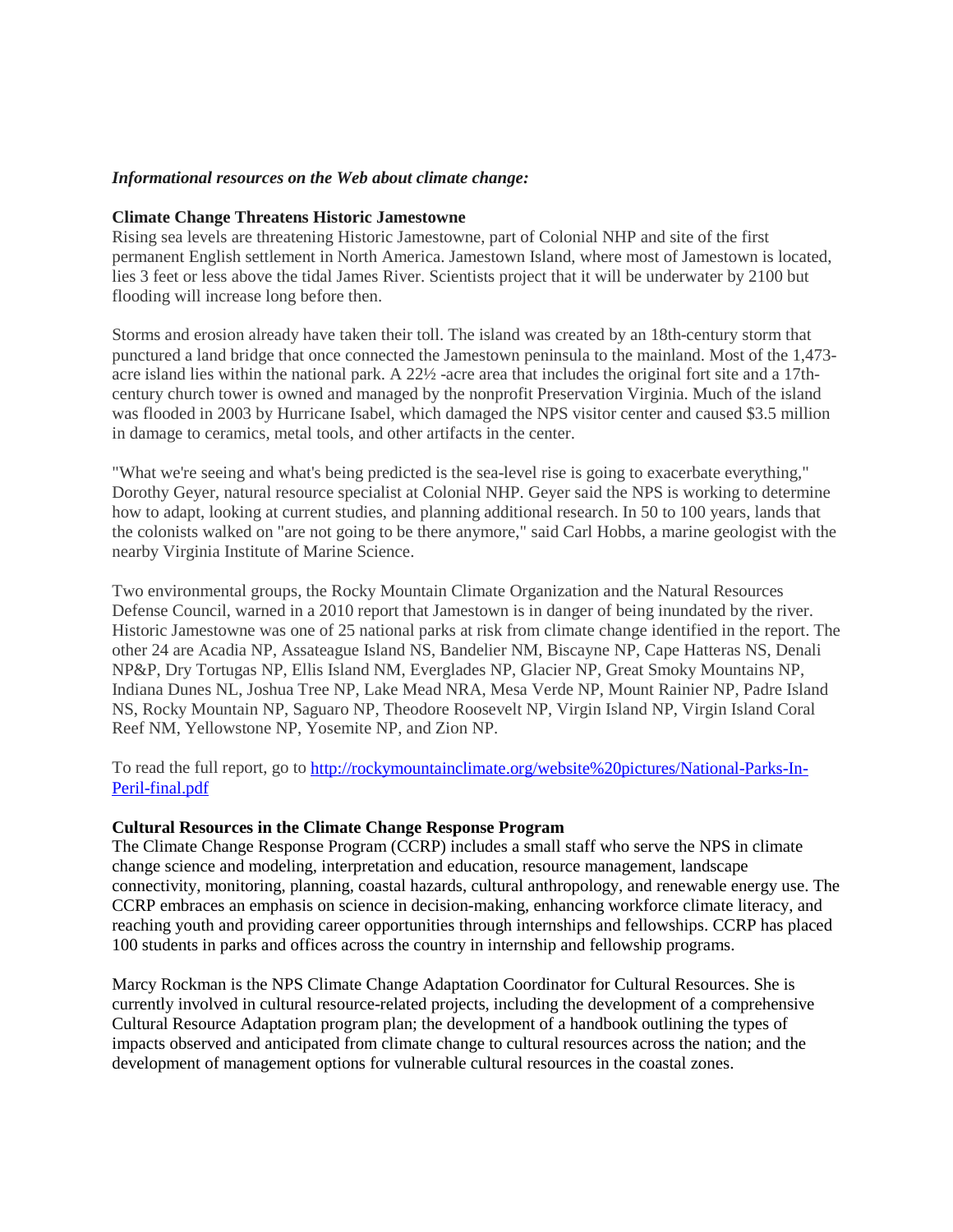#### *NPS Climate Change Response Program Resources*

*Climate Change Response Program website* <http://www.nature.nps.gov/climatechange/> *Climate Change Brochure* <http://www.nature.nps.gov/ClimateChange/docs/NPSClimateChangeBrochure.pdf> *Climate Change Response Program Newsletter* [http://www.nature.nps.gov/ClimateChange/assets/newsletters/2010/December\\_2010\\_CCRNews.pdf](http://www.nature.nps.gov/ClimateChange/assets/newsletters/2010/December_2010_CCRNews.pdf)

Contact: Marcy Rockman (202) 354-2105

## **NPS Climate Change Response Program Offers Cultural Resource Webinars**

The NPS Climate Change Response Program presents a monthly climate change webinar series in collaboration with the Alaska Regional Office. The purpose of the series is to connect NPS employees, volunteers, and partners with scientists and experts in the field of climate change research. The webinar series is a Service-wide forum where researchers can share credible up-to-date information and research materials about the impacts of changing climate in national parks and provide participants the opportunity to engage with presenters in discussion.Webinars that focus on cultural resources include:

*Out of Thin Ice: An Unparalleled Archaeological and Paleobiological Record from Our Nation's Parks and Forests* Craig Lee, Research Scientist, Institute of Arctic and Alpine Research (INSTAAR)

*Climate, Forests, and Fire in Olympic National Park: Dynamics of the Last 14,000 Years* Dan Gavin, Associate Professor, Department of Geography, University of Oregon

*Déjà Vu All Over Again: Comparing Opposition to Evolution and Opposition to Anthropogenic Global Warming* Eugenie Scott, Executive Director, National Council for Science Education

*How do we manage cultural resources in the face of climate change?: A Framework for Collaborative Management* Cheryl Anderson, Director of the Hazards, Climate, and Environment Program, University of Hawai'i Social Science Research Institute

*The Many Roles of Archaeology in Climate Change Mitigation and Adaptation Planning* Marcy Rockman, Science & Technology Policy Fellow, AAAS

#### *Ancient Cultures and Climate Change*

Robert Griffin, Environmental Archeologist, Marshall Space Flight Center, Huntsville, Alabama

## *Tribal Resilience in the Face of Climate Change: SAFE Homes and Distributed Generation* Bob Gough

#### *Impacts of Climate Change on Indigenous Communities in Western Alaska* Don Callaway, Senior Cultural Anthropologist, Alaska Region, National Park Service

For more information about this webinar series contact: Melanie Wood, (970) 267 2198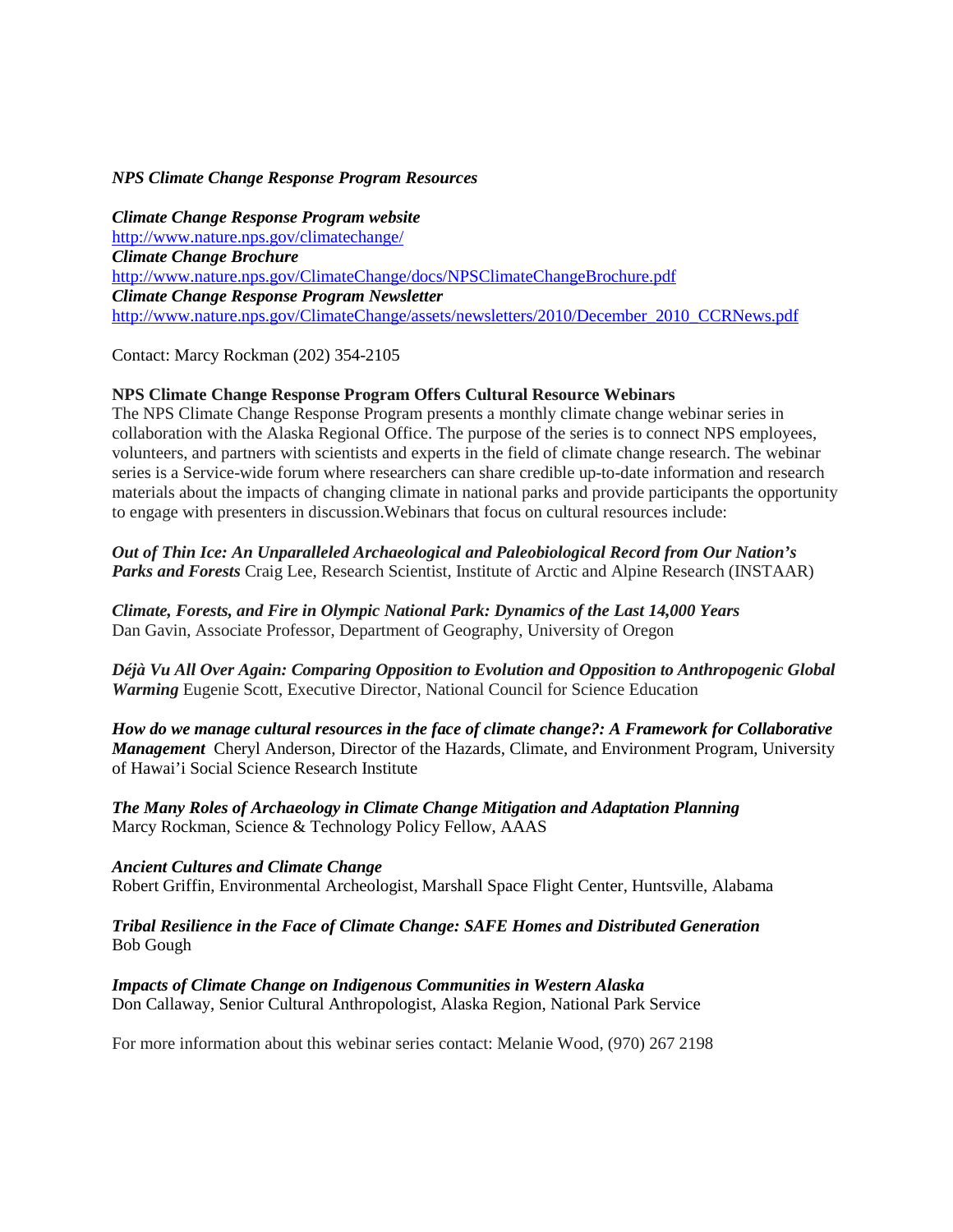## **Climate Change on YouTube**

The Frontier Scientists YouTube channel has a number of videos – short and long – about archeology, prehistory, and climate change. Several have been sponsored by the NPS. Check them out!

*A Zooarchaeologist's Take on Climate Change***,** sponsored by Lake Clark National Park and Preserve. <http://www.youtube.com/watch?v=eR9AU6a6l0Q>

*Modeling Climate* Very cool graphics! <http://www.youtube.com/watch?v=zExRvlaLZbU>

*3TimeTravel in the Alaskan Arctic* [http://www.youtube.com/watch?v=no\\_o\\_9wW-Ag](http://www.youtube.com/watch?v=no_o_9wW-Ag)

*Julie Brigham-Grette presents Lake El' gygytgyn Research*  <http://www.youtube.com/watch?v=YxbOSB7zDgY>

## *Fire In Alaska*

Scott Rupp, University of Alaska and Jennifer Barnes, NPS discuss fire trends from climate change. <http://www.youtube.com/watch?v=h0JREVf8iDc>

*The Permafrost Twisted House* 

<http://www.youtube.com/watch?v=KxvlK1obqcc>

#### *Permafrost Patterns*

Ronald Daanen and Vladimir Romanovsky, University of Alaska, explain patterns that permafrost has created in the Arctic. [http://www.youtube.com/watch?v=4j\\_n7QMKDYc](http://www.youtube.com/watch?v=4j_n7QMKDYc)

You can view these and other videos at [www.frontierscientists.com](http://www.frontierscientists.com/)

## **TEDtalks on Climate Change**

Even TEDtalk speakers are talking about climate change!

*Climate change: Oh, it's real.* (8 talks) **[http://www.ted.com/playlists/78/climate\\_change\\_oh\\_it\\_s\\_real.html](http://www.ted.com/playlists/78/climate_change_oh_it_s_real.html)** The first talk is by former Vice President Al Gore.

Additional TEDtalks about climate change include: *Let the Environment Guide our Development* **[http://www.ted.com/talks/johan\\_rockstrom\\_let\\_the\\_environment\\_guide\\_our\\_development.html](http://www.ted.com/talks/johan_rockstrom_let_the_environment_guide_our_development.html)**

*Four environmental 'heresies'* **[http://www.ted.com/talks/stewart\\_brand\\_proclaims\\_4\\_environmental\\_heresies.html](http://www.ted.com/talks/stewart_brand_proclaims_4_environmental_heresies.html)**